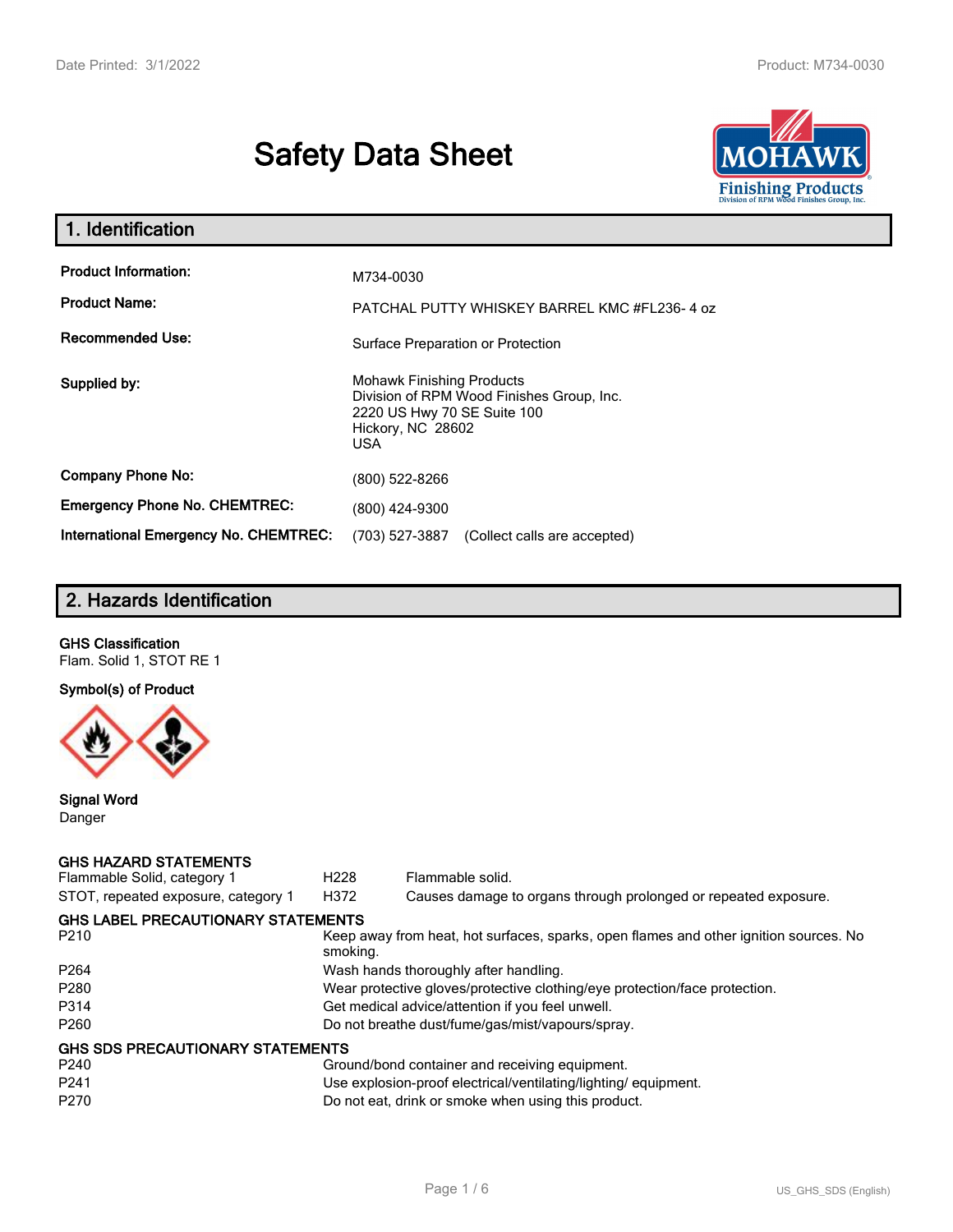# **3. Composition/Information on ingredients**

| <b>Chemical Name</b>            | CAS-No.    | Wt. %      | <b>GHS Symbols</b> | <b>GHS Statements</b> |
|---------------------------------|------------|------------|--------------------|-----------------------|
| crystalline silica              | 14808-60-7 | 40-55      | No Information     | No Information        |
| aliphatic petroleum distillates | 64742-88-7 | $10 - 25$  | GHS07-GHS08        | H304-332-372          |
| modified complex hydrocarbon    | 64742-60-5 | 10-25      | GHS07              | H332                  |
| aliphatic petroleum distillates | 64742-47-8 | $2.5 - 10$ | GHS07-GHS08        | H304-332              |
| mixed glycercides               | 68308-54-3 | $2.5 - 10$ | No Information     | No Information        |
| polyethylene wax                | 8002-74-2  | $2.5 - 10$ | GHS07              | H332                  |

The exact percentage (concentration) of ingredients is being withheld as a trade secret.

The text for GHS Hazard Statements shown above (if any) is given in the "Other information" Section.

# **4. First-aid Measures**



FIRST AID - EYE CONTACT: IF IN EYES: Rinse cautiously with water for several minutes. Remove contact lenses, if present and easy to do. Continue rinsing. If eye irritation persists: Get medical advice/attention.

FIRST AID - SKIN CONTACT: IF ON SKIN: Gently wash with plenty of Soap and Water. If skin irritation occurs: Get medical advice/ attention.

FIRST AID - INGESTION: IF SWALLOWED: rinse mouth. Do NOT induce vomiting. IF exposed or if you feel unwell: Call a POISON CENTER or doctor/physician.

FIRST AID - INHALATION: IF INHALED: If breathing is difficult, remove victim to fresh air and keep at rest in a position comfortable for breathing. IF exposed or if you feel unwell: Call a POISON CENTER or doctor/physician.

# **5. Fire-fighting Measures**

**SPECIAL FIREFIGHTING PROCEDURES:** Evacuate all persons from the fire area to a safe location. Move non-burning material, as feasible, to a safe location as soon as possible. Fire fighters should be protected from potential explosion hazards while extinguishing the fire. Wear self-contained breathing apparatus (SCBA) and full fire-fighting protective clothing. Thoroughly decontaminate all protective equipment after use. Containers of this material may build up pressure if exposed to heat (fire). Use water spray to cool fire-exposed containers. Use water spray to disperse vapors if a spill or leak has not ignited. This precaution will help prevent the accumulation of an explosive vapor-air mixture after the initial fire is extinguished.

**FIREFIGHTING EQUIPMENT:** This is a NFPA/OSHA flammable solid. Follow NFPA 400, Chapters 5 and 13 for fire protection and fire suppression. Use a dry chemical, carbon dioxide, or similar ABC fire extinguisher for incipient fires. Water may be used to cool and prevent rupture of containers that are exposed to heat from fire.

## **6. Accidental Release Measures**

#### **ENVIRONMENTAL MEASURES:** No Information

**STEPS TO BE TAKEN IN CASE MATERIAL IS RELEASED OR SPILLED:** Follow personal protective equipment recommendations found in Section VIII. Personal protective equipment needs must be evaluated based on information provided on this sheet and the special circumstances created by the spill including; the material spilled, the quantity of the spill, the area in which the spill occurred, and the training and the expertise of employees in the area responding to the spill. Never exceed any occupational exposure limits. Shut off ignition sources; including electrical equipment and flames. Do not allow smoking in the area. Do not allow the spilled product to enter public drainage system or open waterways.

## **7. Handling and Storage**



**HANDLING:** Avoid inhalation and contact with eyes, skin, and clothing. Wash hands thoroughly after handling and before eating or drinking. In keeping with safe handling practices, avoid ignition sources (smoking, flames, pilot lights, electrical sparks); ground and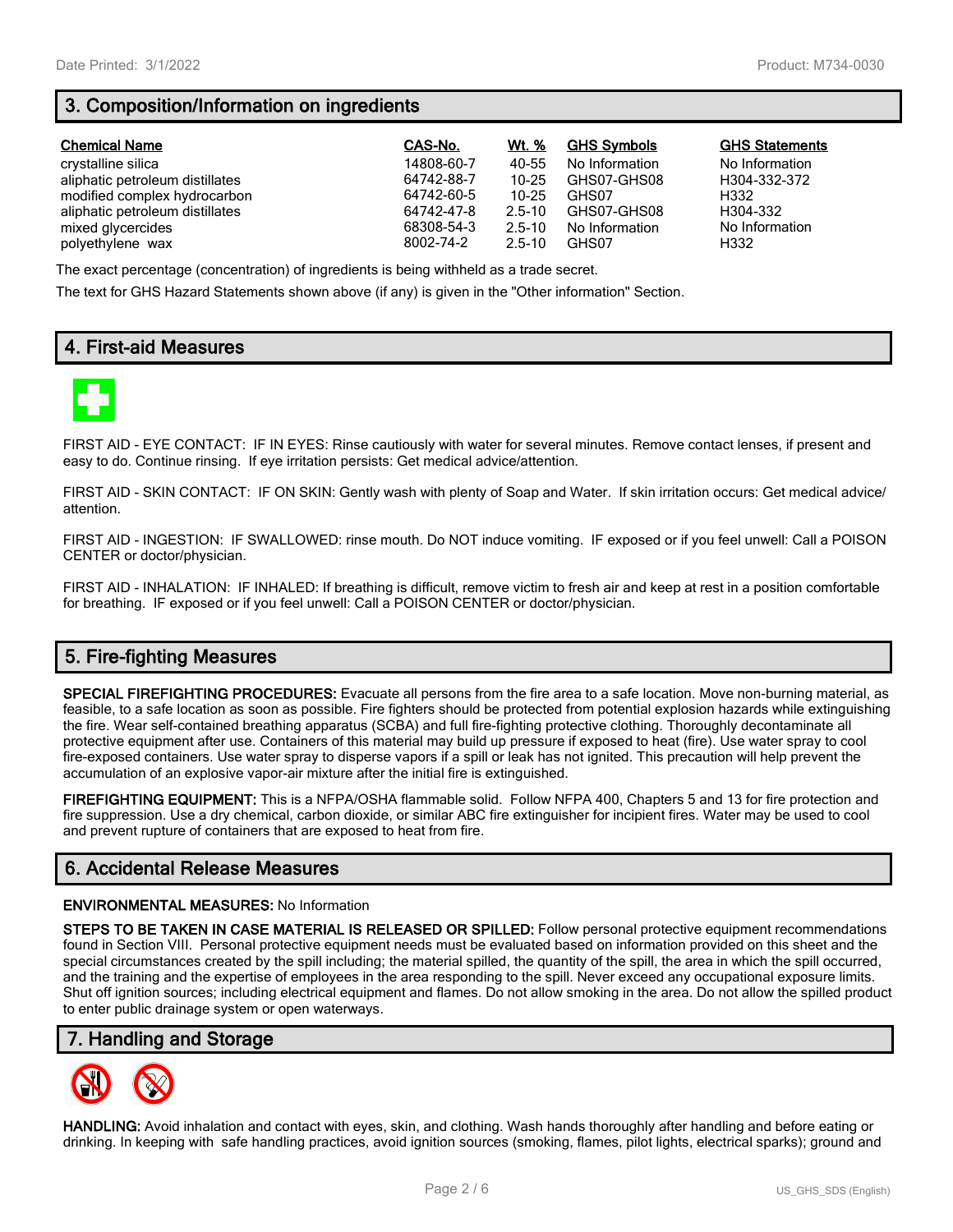bond containers when transferring the material to prevent static electricity sparks that could ignite vapor and use spark proof tools and explosion proof equipment. Empty containers may retain product residue or vapor. Do not pressurize, cut, weld, braze, solder, drill, grind, or expose container to heat, flame, sparks, static electricity, or other sources of ignition. Any of these actions can potentially cause an explosion that may lead to injury.

**STORAGE:** Keep containers closed when not in use. Store in cool well ventilated space away from incompatible materials.

## **8. Exposure Controls/Personal Protection**

| Ingredients with Occupational Exposure Limits |                         |                       |                     |                         |  |
|-----------------------------------------------|-------------------------|-----------------------|---------------------|-------------------------|--|
| <b>Chemical Name</b>                          | <b>ACGIH TLV-TWA</b>    | <b>ACGIH-TLV STEL</b> | <b>OSHA PEL-TWA</b> | <b>OSHA PEL-CEILING</b> |  |
| crystalline silica                            | $0.025 \,\mathrm{mg/m}$ | N.D.                  | $50 \mu q/m3$       | N.D.                    |  |
| aliphatic petroleum distillates               | N.D.                    | N.D.                  | N.D.                | N.D.                    |  |
| modified complex hydrocarbon                  | N.D.                    | N.D.                  | N.D.                | N.D.                    |  |
| aliphatic petroleum distillates               | N.D.                    | N.D.                  | N.D.                | N.D.                    |  |
| mixed glycercides                             | N.D.                    | N.D.                  | N.D.                | N.D.                    |  |
| polyethylene wax                              | $2 \text{ mg/m}$        | N.D.                  | N.D.                | N.D.                    |  |

**Further Advice: MEL = Maximum Exposure Limit OES = Occupational Exposure Standard SUP = Supplier's Recommendation Sk = Skin Sensitizer N.E. = Not Established N.D. = Not Determined**

#### **Personal Protection**



**RESPIRATORY PROTECTION:** In case of insufficient ventilation wear suitable respiratory equipment.

**SKIN PROTECTION:** Wear chemical resistant footwear and clothing such as gloves, an apron or a whole body suit as appropriate.



**EYE PROTECTION:** Safety glasses



**OTHER PROTECTIVE EQUIPMENT:** No Information



**HYGIENIC PRACTICES:** It is good practice to avoid contact with the product and/or its vapors, mists or dust by using appropriate protective measures. Wash thoroughly after handling and before eating or drinking.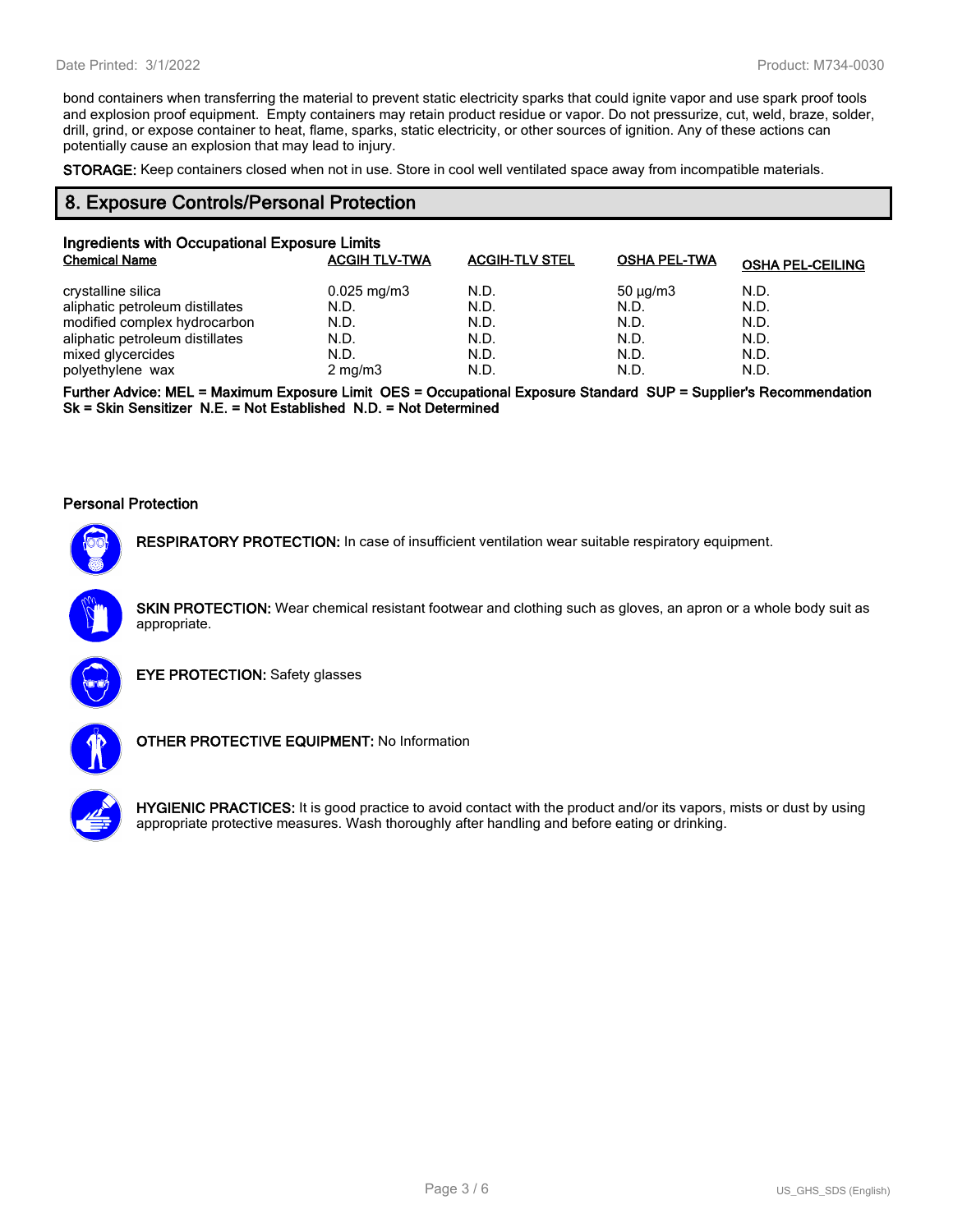**N.I. = No Information**

# **9. Physical and Chemical Properties**

| Appearance:                    | Solid                      | <b>Physical State:</b>                      | <b>SOLID</b>    |
|--------------------------------|----------------------------|---------------------------------------------|-----------------|
| Odor:                          | Oily Hydrocarbon           | <b>Odor Threshold:</b>                      | Not determined  |
| Density, g/cm3:                | 1.236                      | pH:                                         | Not determined  |
| Freeze Point, °F:              | Not determined             | Viscosity:                                  | Not determined  |
| <b>Solubility in Water:</b>    | Not determined             | Partition Coefficient, n-octanol/<br>water: | Not determined  |
| Decomposition temperature, °F: | Not determined             | <b>Explosive Limits, %:</b>                 | Not determined  |
| Boiling Range, °F:             | Not determined             | Flash Point, °F:                            | 120 $\degree$ F |
| Combustibility:                | <b>Supports Combustion</b> | Auto-Ignition Temperature, °F:              | Not determined  |
| <b>Evaporation Rate:</b>       | Faster than Diethyl Ether  | Vapor Pressure, mmHg:                       | Not determined  |
| <b>Vapor Density:</b>          | Not determined             |                                             |                 |

# **10. Stability and reactivity**

**STABILITY:** Stable under normal conditions.

**CONDITIONS TO AVOID:** Heat, flames and sparks.

**INCOMPATIBILITY:** Acids, Bases, Oxidizing agents

**HAZARDOUS DECOMPOSITION PRODUCTS:** Not determined.

## **11. Toxicological information**

**Practical Experiences**

**EMERGENCY OVERVIEW:** No Information

**EFFECT OF OVEREXPOSURE - EYE CONTACT:** No Information

**EFFECT OF OVEREXPOSURE - INGESTION:** No Information

**EFFECT OF OVEREXPOSURE - INHALATION:** No Information

**EFFECT OF OVEREXPOSURE - SKIN CONTACT:** No Information

**CARCINOGENICITY:** No Information

**PRIMARY ROUTE(S) OF ENTRY:**

#### **Acute Toxicity Values The acute effects of this product have not been tested. Data on individual components are tabulated below**

| CAS-No.    | <b>Chemical Name</b>            | Oral LD50       | Dermal LD50                     | Vapor LC50   |
|------------|---------------------------------|-----------------|---------------------------------|--------------|
| 14808-60-7 | crystalline silica              | >5000 mg/kg     | >5000 mg/kg                     | >20 mg/l Rat |
| 64742-88-7 | aliphatic petroleum distillates | >5000 mg/kg Rat | >3000 mg/kg Rabbit >13 mg/L Rat |              |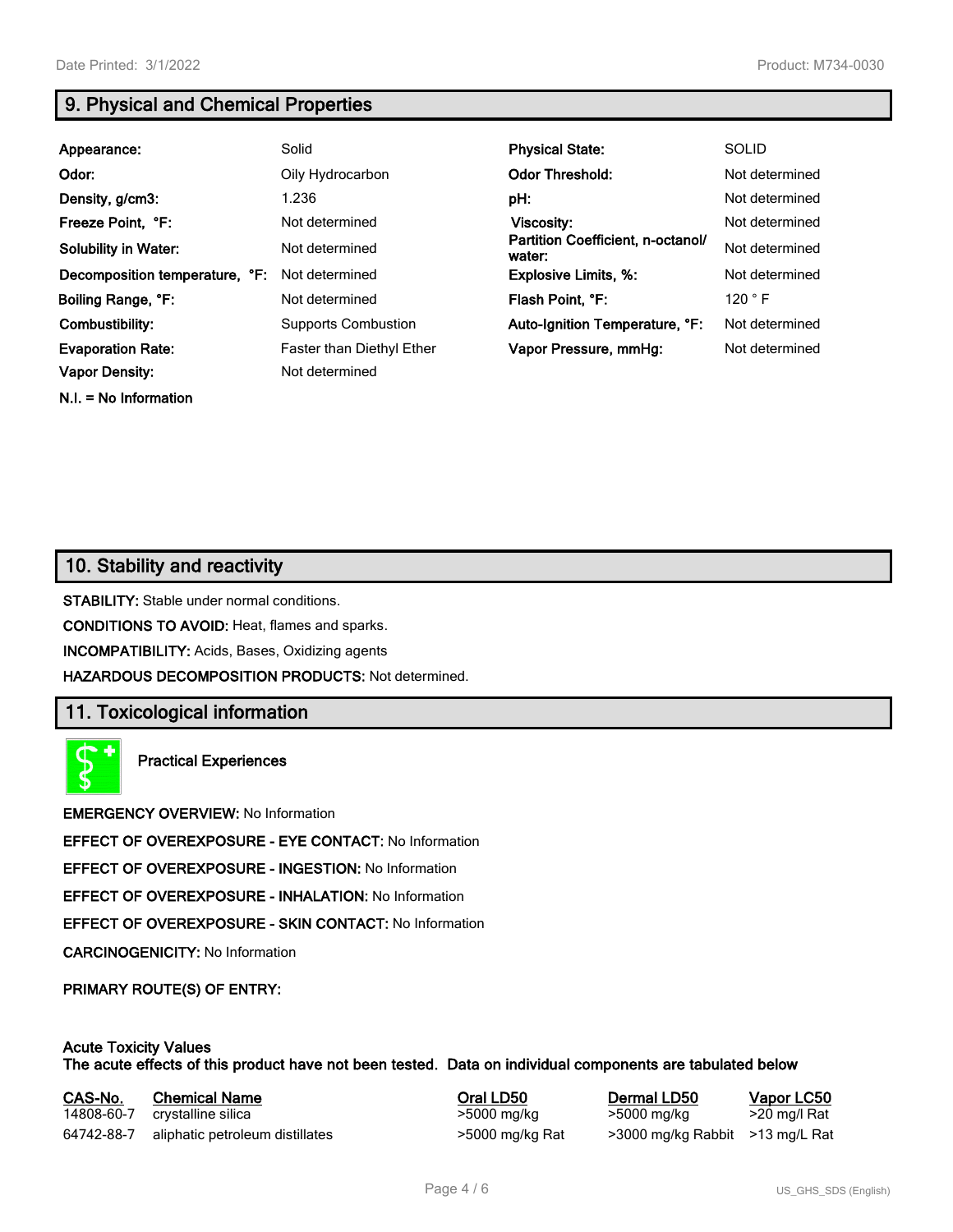64742-60-5 modified complex hydrocarbon >5000 mg/kg Rat >3600 mg/kg Rabbit >20 64742-47-8 aliphatic petroleum distillates >5000 mg/kg Rat >2000 mg/kg Rabbit >13 mg/L Rat 68308-54-3 mixed glycercides  $>5001$   $>5001$   $>5001$   $>20.1$ 8002-74-2 polyethylene wax >3750 mg/kg Rat >3600 mg/kg Rabbit >14 mg/l

| >5000 mg/kg Rat |
|-----------------|
| >5000 mg/kg Rat |
| >5001           |
| >3750 mg/kg Rat |

#### **N.I. = No Information**

## **12. Ecological information**

**ECOLOGICAL INFORMATION:** Ecological evaluation of this material has not been performed; however, do not allow the product to be released to the environment without governmental approval/permits.

# **13. Disposal Information**

**Product**



**DISPOSAL METHOD:** Waste from this material may be a listed and/or characteristic hazardous waste. Dispose of material, contaminated absorbent, container and unused contents in accordance with local, state, and federal regulations.

**STEPS TO BE TAKEN IN CASE MATERIAL IS RELEASED OR SPILLED:** Follow personal protective equipment recommendations found in Section VIII. Personal protective equipment needs must be evaluated based on information provided on this sheet and the special circumstances created by the spill including; the material spilled, the quantity of the spill, the area in which the spill occurred, and the training and the expertise of employees in the area responding to the spill. Never exceed any occupational exposure limits. Shut off ignition sources; including electrical equipment and flames. Do not allow smoking in the area. Do not allow the spilled product to enter public drainage system or open waterways.

## **14. Transport Information**

**SPECIAL TRANSPORT PRECAUTIONS:** No Information

**DOT:** NOT RESTRICTED

**IATA:** NOT RESTRICTED

**IMDG:** NOT RESTRICTED

## **15. Regulatory Information**

## **U.S. Federal Regulations:**

#### **CERCLA - SARA Hazard Category**

This product has been reviewed according to the EPA 'Hazard Categories' promulgated under Sections 311 and 312 of the Superfund Amendment and Reauthorization Act of 1986 (SARA Title III) and is considered, under applicable definitions, to meet the following categories:

Fire Hazard, Chronic Health Hazard

#### **SARA SECTION 313**

This product contains the following substances subject to the reporting requirements of Section 313 of Title III of the Superfund Amendment and Reauthorization Act of 1986 and 40 CFR part 372:

No Sara 313 components exist in this product.